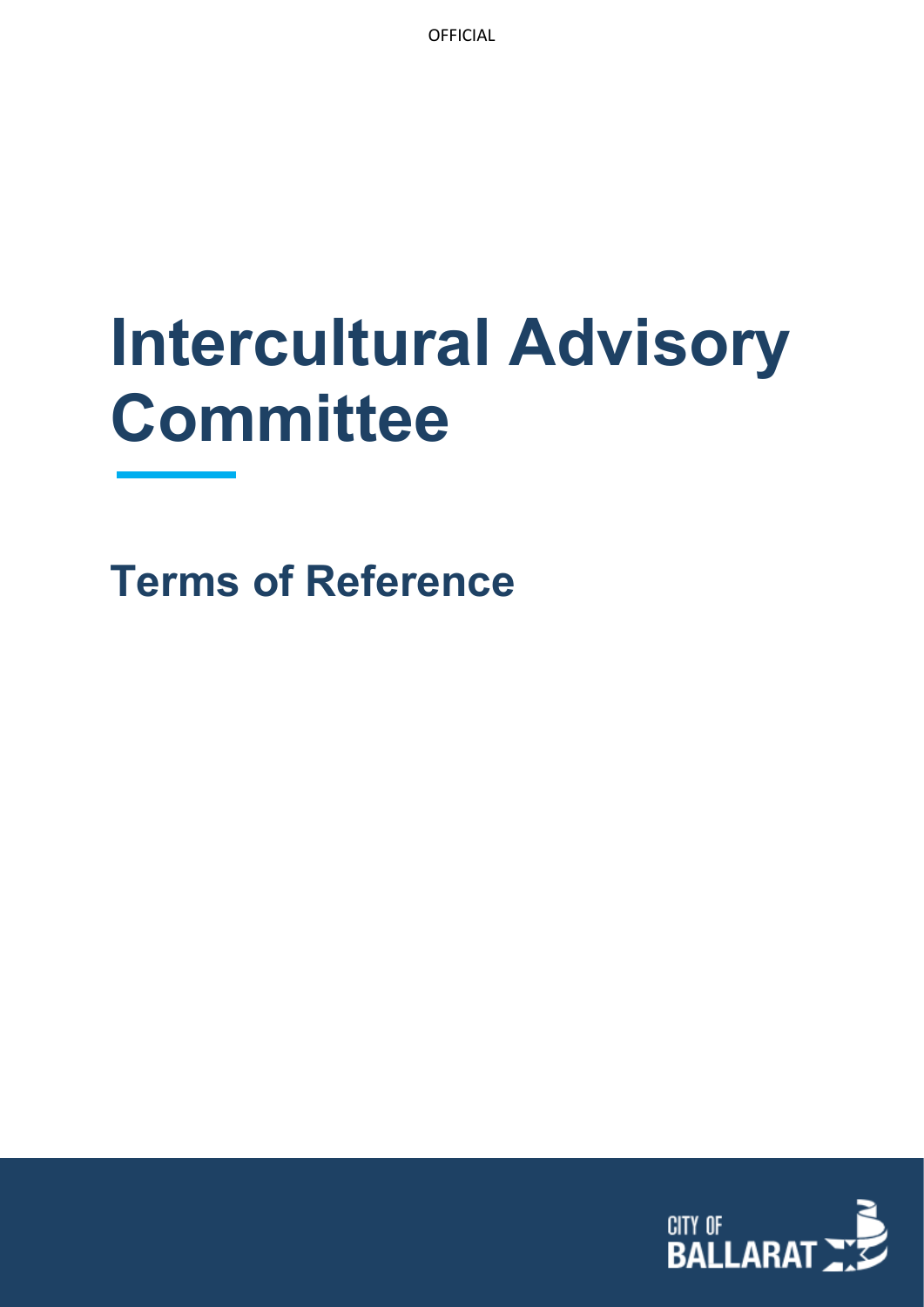

# **Contents**

| 1.11             |  |
|------------------|--|
| 2.               |  |
| $\overline{3}$ . |  |
| $\overline{4}$ . |  |
| 5.               |  |
| 6.               |  |
| $\overline{7}$ . |  |
| 8.               |  |
|                  |  |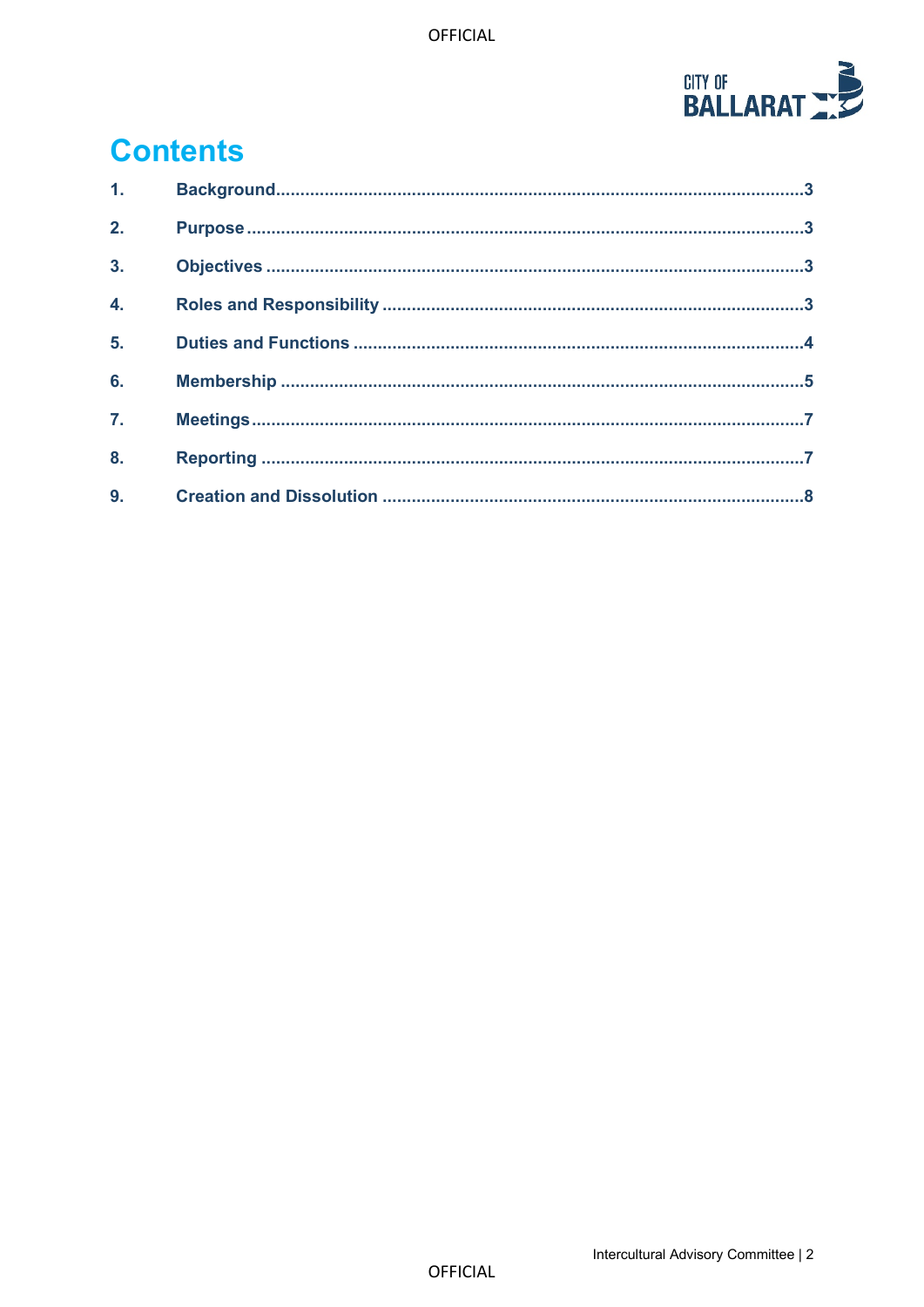

# <span id="page-2-0"></span>**1. Background**

- 1.1. By this Terms of Reference document, the Ballarat City Council (Council) establishes the Intercultural Advisory Committee (Committee).
- 1.2. Council will establish from time to time various Advisory Committees. The purpose of the Committee is to provide Council with expertise in relevant matters to assist its decision making for the Ballarat Community.
- 1.3. The Committee the functions and responsibilities as set out in this Terms of Reference document. The Terms of Reference document sets out the structure and basis on which the Committee can make recommendations to Council.
- 1.4. These Terms of Reference are authorised by a resolution R126/21 of Council passed on 23 June 2021.

#### <span id="page-2-1"></span>**2. Purpose**

The Committee is established for the purpose of:

- 2.1 Maintaining dialogue and active partnerships between participating agencies, associations and organisations which share a set of beliefs, attitudes and values that support and celebrate the diversity of our city.
- 2.2 The Committee develops the annual 'All of Us' Calendar and is involved in delivering a series of cultural and interfaith initiatives.
- 2.3 The development of the Cultural Diversity Strategy (**CDS**) 2016-2020 gives an opportunity for this Advisory Committee to assist Council in providing support and advice on key cultural issues in order to carry out the implementation of the Strategy.

# <span id="page-2-2"></span>**3. Objectives**

The objectives of the Committee are:

- 3.1 To facilitate support particularly on the basis of equitable access to Council resources.
- 3.2 To be a broad-based representation of community groups.
- <span id="page-2-3"></span>3.3 To provide a forum to articulate issues and needs to ensure better understanding across the community and Council.
- 3.4 To provide a point of contact for Council to consult and be advised by Culturally and Linguistically Diverse (CALD) communities.
- 3.5 To build community cohesiveness, inclusivity, social inclusion and promote harmony.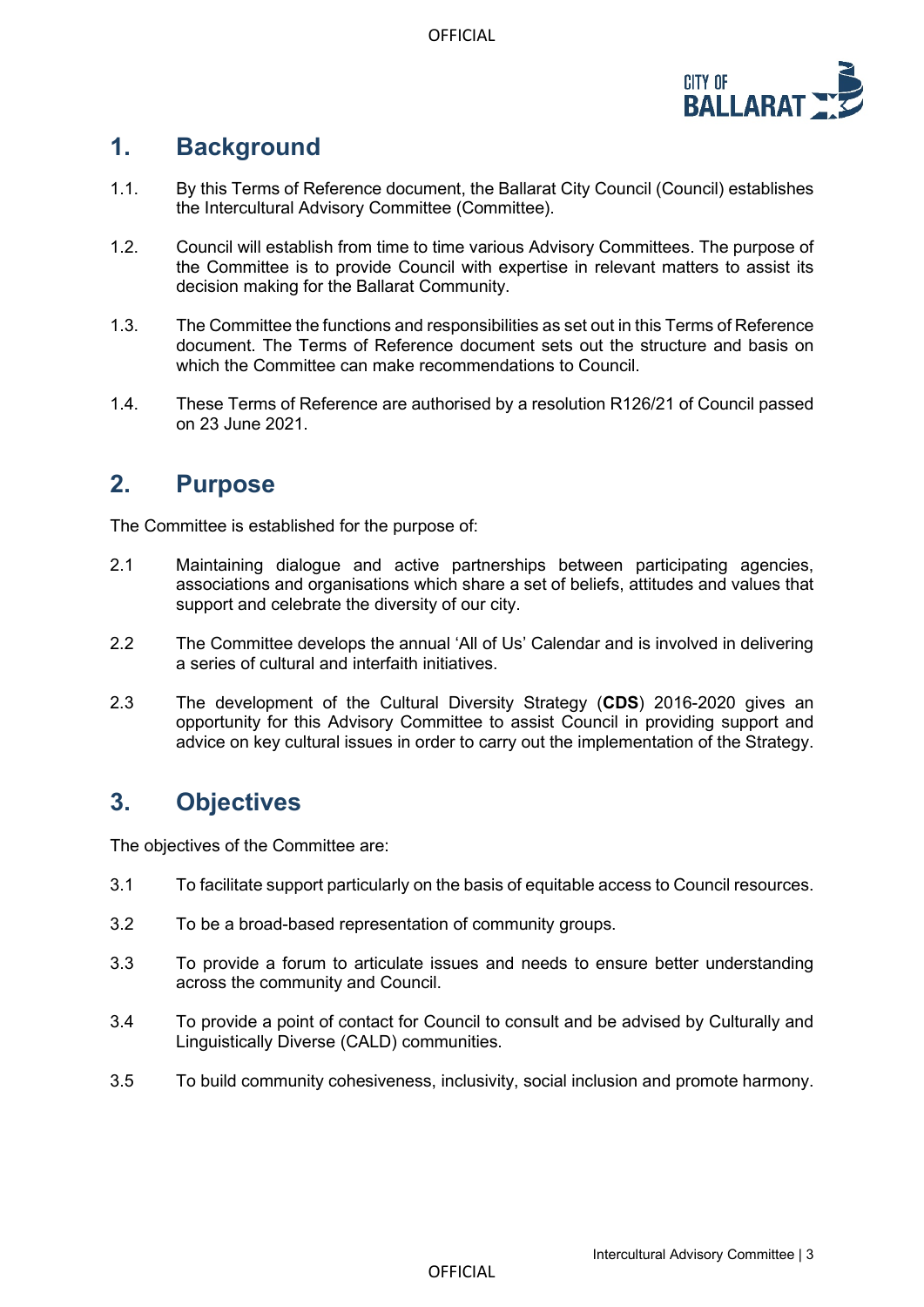OFFICIAL



# **4. Roles and Responsibility**

- 4.1 The role of the Committee is:
	- 4.1.1 To have an active role in communicating community views to Council;
	- 4.1.2. Maintain dialogue and active partnerships between participating agencies, associations and organisations which share a set of beliefs, attitudes and values that support and celebrate the diversity of our city;
	- 4.1.3 Advise council as required on issues relating to the provision and development of strategies and services aimed at Ballarat's multicultural communities;
	- 4.1.4 Recommend to Council, priority actions outlined in the CDS in relation to community harmony and multicultural initiatives;
	- 4.1.5 Provide a forum for discussion and community input on cultural initiatives and issues including Ballarat Sister City activities;
	- 4.1.6 Demonstrate community leadership and active promotion of the Committee's objectives;
		- 4.1.6.1 Wherever possible, at least one Committee member will be in attendance at every City of Ballarat multicultural event.
	- 4.1.7 Assist in the development, annual review and monitoring of CDS;
	- 4.1.8 Act as a conduit for informally relaying information and outcomes from the Committee back to the local community in relation to the Cultural Diversity and community harmony projects, and to promote co-operation between all participating representatives;
	- 4.1.9 Provide support to one multicultural young person to attend leadership training on an annual basis;
- 4.2 Committee members are expected to keep confidential all sensitive, commercial and personal information that the members encounter while being a member of the **Committee**
- 4.3 Issues relating to settlement services lie outside the scope of this Committee; these however can be directed to the Ballarat Regional Settlement and Advocacy Committee, Ballarat Community Health, the Centre for Multicultural Youth, and the Ballarat Regional Multicultural Council.

#### <span id="page-3-0"></span>**5. Duties and Functions**

5.1 Committee members are at all times expected to act in accordance with their responsibilities set out in Council's Committee Policy.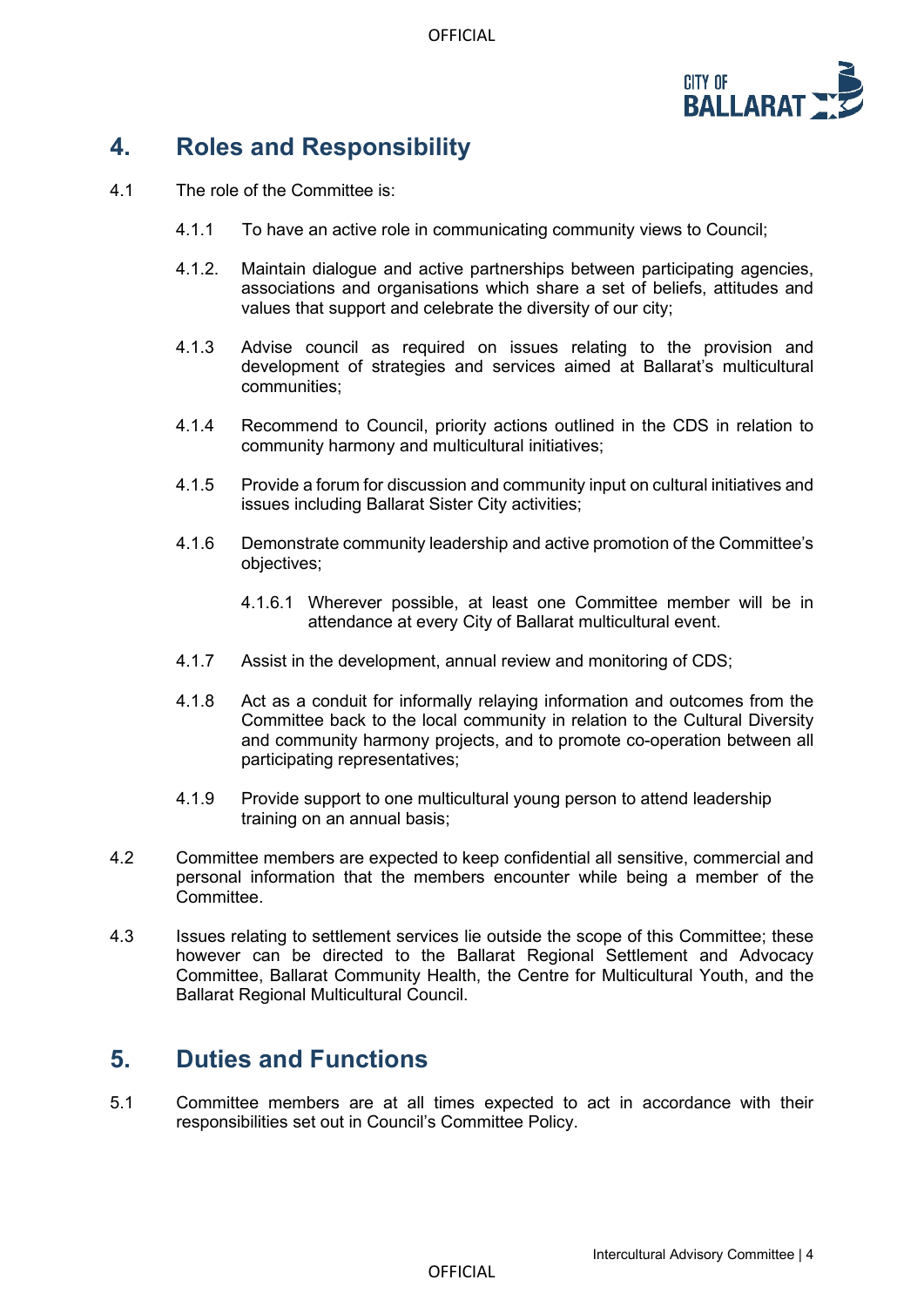

## <span id="page-4-0"></span>**6. Membership**

- 6.1. Participation at the Committee shall be open, but not limited to the chairperson or delegated representative of all local CALD Associations, Groups, Community Committees and relevant State Government authorities.
- <span id="page-4-1"></span>6.2. The Committee will consist of a minimum of sixteen (16) members comprising of but not limited to:
	- 6.2.1 One (1) representative appointed by City of Ballarat, being a Council Officer with no voting rights;
	- 6.2.2 At least three (3) representatives from the local CALD Associations, Groups and Community Committees;
	- 6.2.3 Councillors;
	- 6.2.4 Chairpersons, Presidents or representatives from local CALD Associations, Groups and Community Committees;
	- 6.2.5 Representatives from organisations that work with the CALD community;
	- 6.2.6 City of Ballarat Multicultural Ambassador;
	- 6.2.7 Ballarat Regional Multicultural Council;
	- 6.2.8 Ballarat Interfaith Network; and
	- 6.2.9 Centre for Multicultural Youth.
- 6.3. Participation from the above groups shall be based on, but not limited to, holding the position of chairperson, president or representative of an individual local Association, Group, Community committee or relevant State Government authority.
- 6.4. Each independent community member of the Committee should possess at least one of the following skills to a high degree;
	- 6.4.1 accounting;<br>6.4.2 governance
	- qovernance;
	- 6.4.3 auditing;
	- 6.4.4 finance;
	- 6.4.5 government relations;
	- 6.4.6 business;<br>6.4.7 communit
	- community engagement;
	- 6.4.8 advocacy;
	- 6.4.9 legal;
	- 6.4.10 media;
	- 6.4.11 ethics;
	- 6.4.12 fundraising;
	- 6.4.13 administration/management;
	- 6.4.14 experience and knowledge of cultural and interfaith issues; or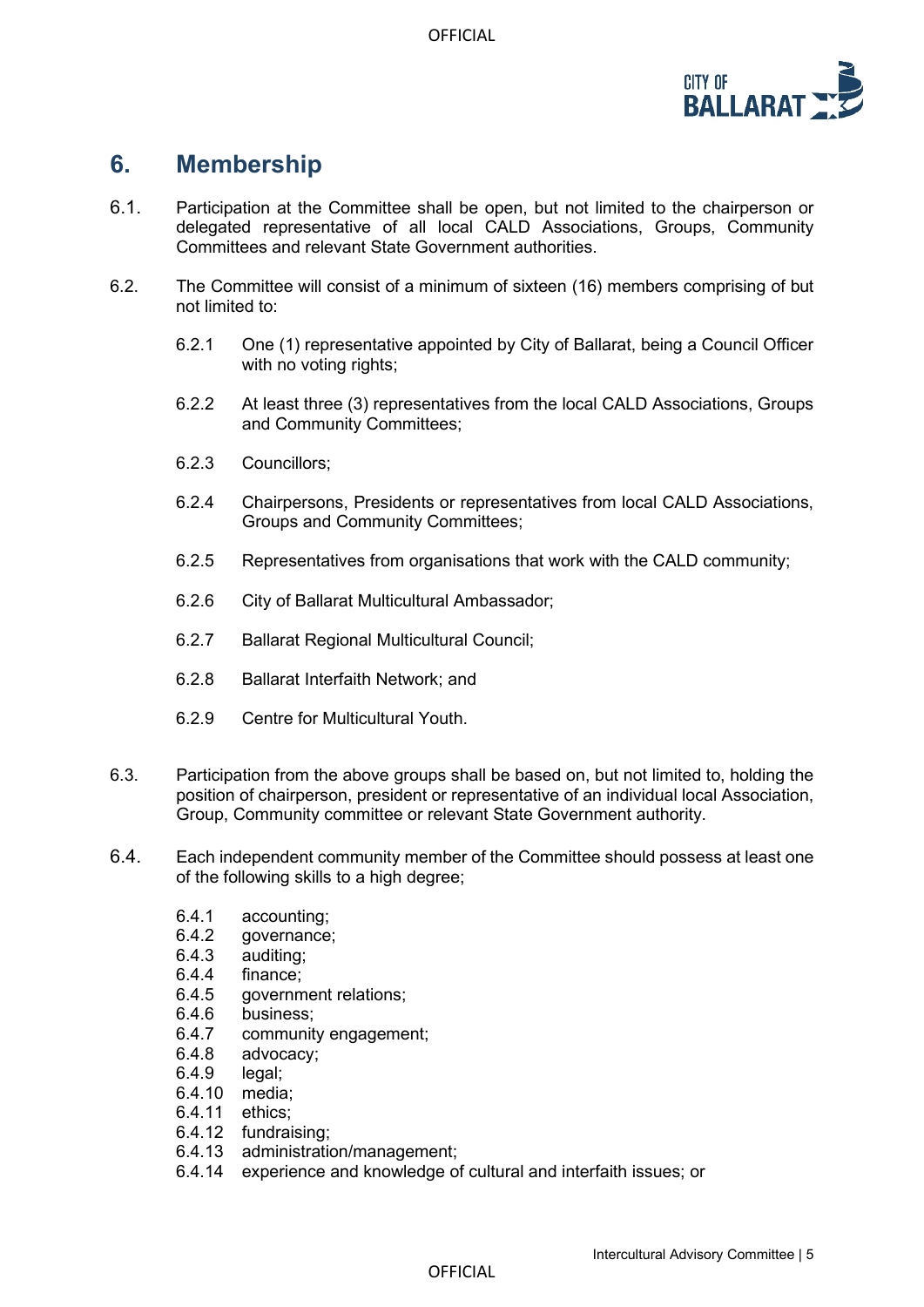

- 6.4.15 Aboriginal and Torres Strait Islander language and cultural skills.
- 6.5. The Chief Executive Officer shall appoint a Council Officer to provide administrative support and guidance to the Committee.
	- 6.5.1 Council Officers who attend the meetings of the Committee are to provide advice and support to the Committee and are not considered Committee members and do not have voting rights.
- 6.6. Council Officers to assist and advise the Committee;
	- Coordinator Cultural Diversity
	- Cultural Partnerships Officer
- 6.7. Each member of the Committee has and may exercise one equal vote on any question before the Committee for determination.
- 6.8. Councillors, other than a Councillor appointed under clause [6.2.3,](#page-4-1) who attend a meeting are not to be classed as members of the Committee and do not have voting rights.
- 6.9. Council will revise the membership and voting rights of each Committee member periodically to ensure it reflects an appropriate balance of groups and individuals with strong community links and the specific skills necessary to support the key objectives.
- 6.10. Members will be appointed for a period as designated in the terms of appointment and will be eligible for re-nomination at the expiration of the period of office. Council shall designate terms of appointment so that there is an appropriate balance between continuity of membership and renewal. Re-nomination for membership shall take place in the following manner;
	- 6.10.1 Local CALD Associations, Groups and Community Committees shall review their delegate to the Committee and nominate an individual who shall act as an active and engaged representative on the Committee; and
	- 6.10.2 All other individual members shall submit an expression of interest form to Council.
- 6.11. A Councillor appointed under clause 6.2.3 will be the Chairperson of the Committee.
- 6.12. Where more than one Councillor is appointed to the Committee, Council will, by resolution, appoint one of those Councillors to be the Chairperson of the Committee
- 6.13. If a Chairperson is not appointed under clause 6.11 or 6.12, as the case may be, before the Committee's first meeting, the Committee members must appoint a Chairperson at the first meeting.
- 6.14. If the Chairperson is absent from a Committee meeting, the Committee will select a temporary Chairperson to chair the Committee meeting.
- 6.15. Any Councillor can attend the meting as an observer.
- 6.16. Members will be required to attend a minimum of three (3) meetings per calendar year (out of a total of 6).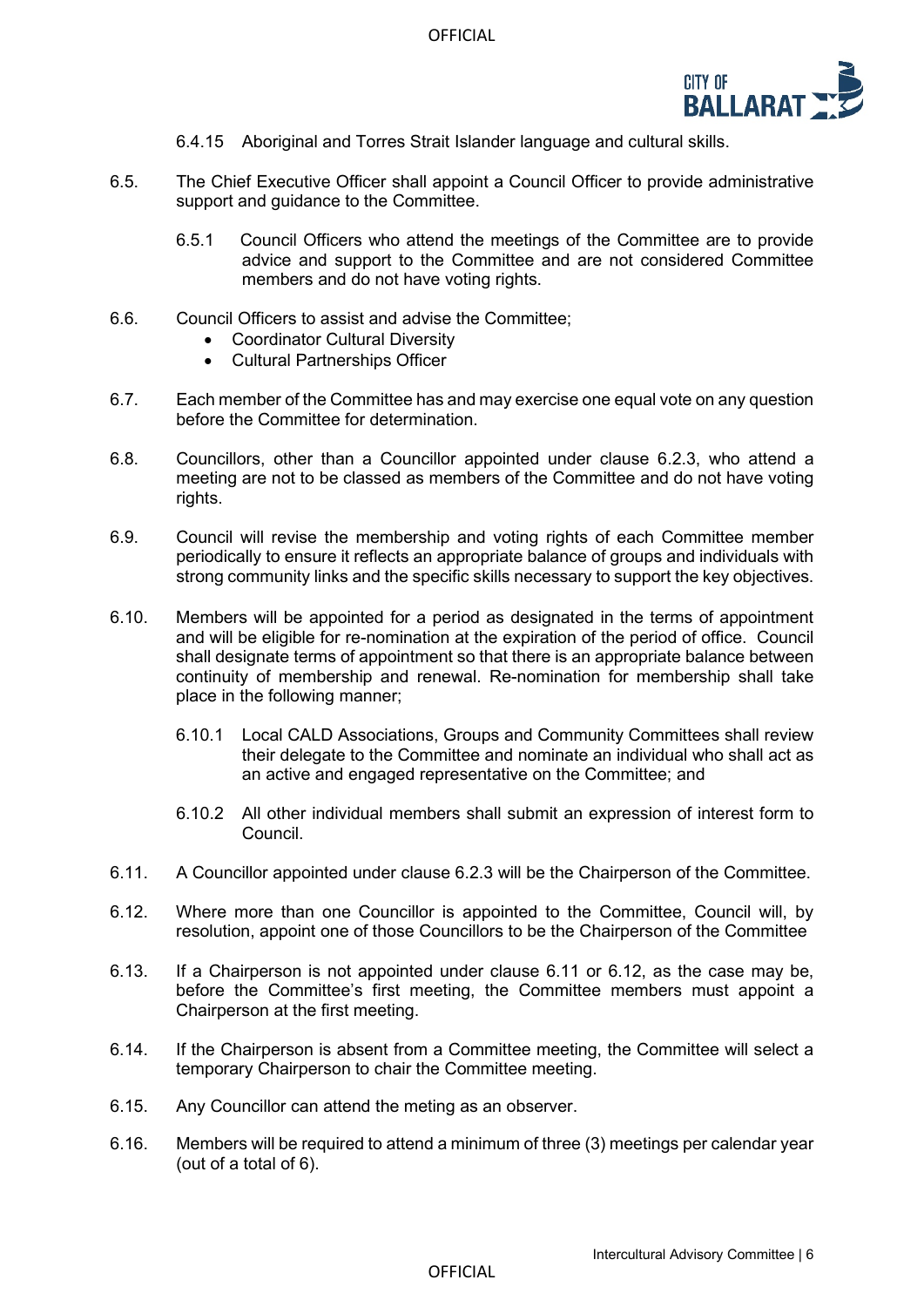

6.18 Notwithstanding anything contained herein, a Committee member who is absent from three (3) consecutive committee meetings without approval by the Committee shall forfeit their membership.

#### <span id="page-6-0"></span>**7. Meetings**

- 7.1 Unless Council resolves otherwise, Committee meetings must be conducted in accordance with:
	- 7.1.1 the Committee's discretion, as exercised from time to time.
	- 7.1.2 Council's Community Consultation and Participation Framework.
- 7.2 The Committee will meet at least six (6) times per year or with such other frequency determines by resolution of Council, or absent such a resolution, with such greater frequency as agreed by the Committee from time to time.
- 7.3 The Chairperson will chair all Committee meetings.
- 7.4 The Chairperson is the authorised spokesperson for the Committee.
- 7.5 The role of the Council Officer appointed under clause 6.5 includes:
	- 7.5.1 maintaining a Register of Committee members, their date of appointment, reappointment and official positions (if any) held as a Committee member;
	- 7.5.2 advising Committee members of term completion dates and their eligibility for reappointment as relevant;
	- 7.5.3 acting as the contact point between Council and the Committee; and
	- 7.5.4 assisting with meeting the Committee's reporting requirements.
- 7.6 A quorum of the Committee will be half of the members plus one.
- 7.7 Voting will be by a majority of votes by a show of hands. Only members in attendance are entitled to vote. The Chairperson shall have the casting vote in the event of an equality of votes.
- 7.8 Any meeting or special meeting of the Committee can be open to members of the public who shall be considered as observers only.
- 7.9 Sub committees may be appointed by the Committee and may meet between general meetings and as authorised by the Committee.

#### <span id="page-6-1"></span>**8. Reporting**

The Committee is responsible for taking proper minutes of all meetings and preparing reports for the Committee's consideration in accordance with: